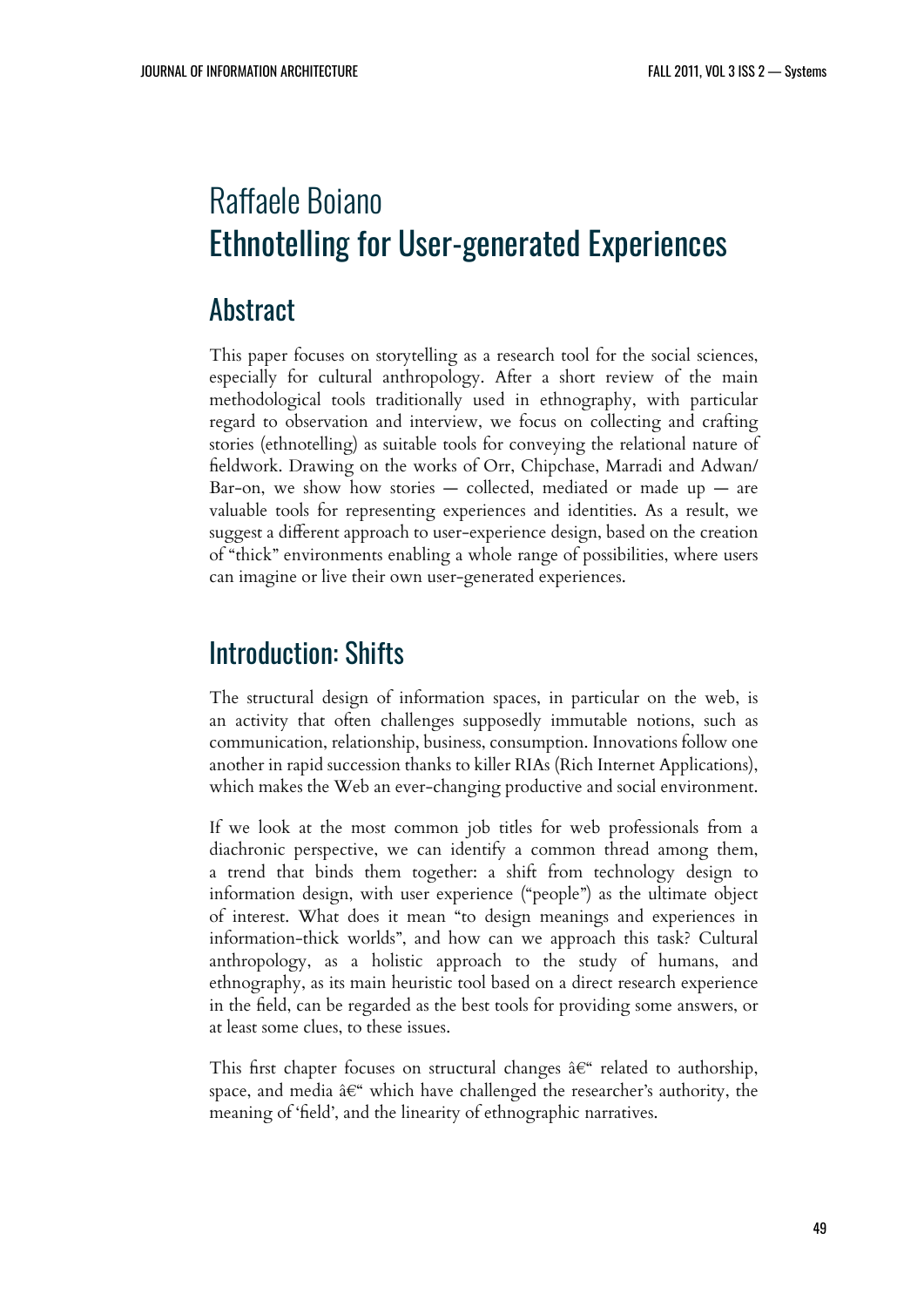The second chapter points out the strengths and limits of the most common ethnographic techniques: observation and interview.

The third chapter introduces the concept of ethnotelling, i.e. a combination of ethnographic techniques and storytelling, which is regarded as a suitable device for overcoming the traditional ethnographic authority by building a dialogic relationship based on reciprocity.

The fourth chapter discusses advantages and opportunities for information architects to use ethnotelling as a tool for carrying out part of their user research activities aimed at collecting/crafting/combining stories. The ambitious goal is to shift the focus from the design of structures and paths to the design of spaces able to open up a whole range of possibilities, where users are provided with suitable tools for creating their own user-generated experience.

## First Shift. Beyond Authorship: The Work of **Consumption**

Design traditionally implies a strong sense of authorship. In the collective imagination, designers are regarded as celebrities who, thanks to ingenious ideas, create products, instruments and concepts for new worlds.

This conception of designers was challenged by the user-centred design at the end of the Sixties, inspired by professionals such as Liz Sanders and Jane Fulton Suri, both with a background in social research. These pioneers suggested that end users should be involved in the product design process.

The subsequent development of participatory design was a real Copernican revolution: knowledge and ideas are no longer a prerogative of designers of world renown, or a result of brainstorming sessions among creative professionals, but come from the users themselves. The slogan of this revolution was "design with, not for, people". The so-called "work of consumption" pointed out by Marx in his Grundrisse [\[1\]](#page--1-0) was proposed for the first time as heuristics, with shattering effects.

The philosophy and practice of building a dialogic relationship with a specific group of people so as to create something together, starting from their desires, expectations, values and imagination, was the basis for cultural anthropology and design to converge.

Such was the interest excited by this prolific convergence of studies that a number of courses, master classes and PhD programmes in design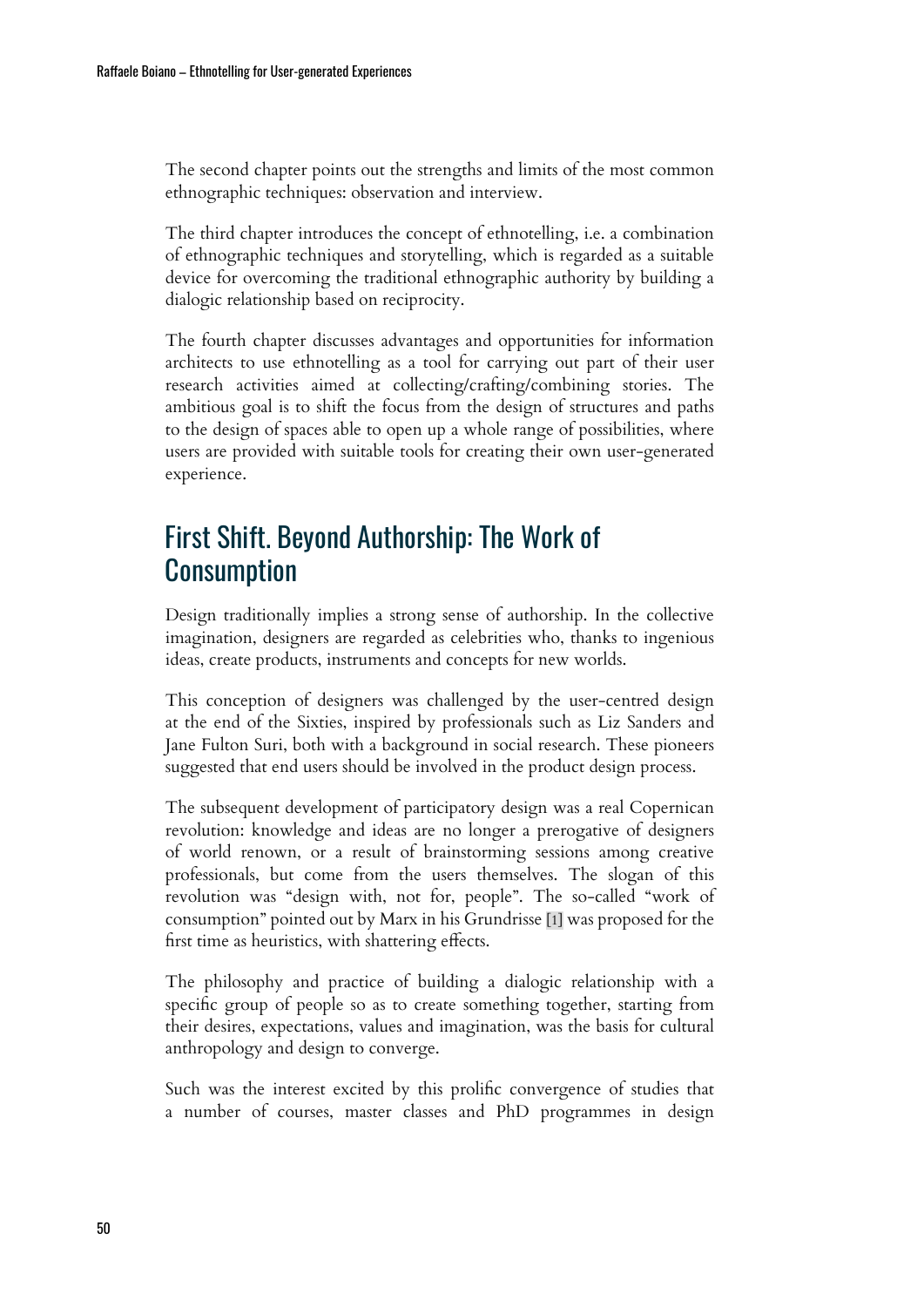anthropology [\[2\]](#page--1-1) have been introduced in the last few years. The metaphor of the busy intersection helps define a new field of studies that fruitfully interweaves different (even conflicting) approaches, such as product and service design, participatory innovation, ethnography, cultural anthropology, gnosiology, cognitive psychology etc.

Design Anthropology is an expression formed by juxtaposition, a sort of surrealist collage that aims to create a sense of *ostranenie* [\[3\]](#page--1-2). "Anthropology of design" would take on a whole different meaning, implying a hierarchical, metonymic or causal relationship between the two components.

This is neither a science with its own object of study nor a science adopting a new methodology. The anthrodesign neologism is a crasis that perfectly expresses this sort of busy intersection, where neither of the two components is subordinate to the other.

## Second Shift. Hybrid, Curved Space: Cyber & Hyper

The concept of field is a spatial metaphor that runs through the entire history of ethnography.

Defining a field means delimiting, creating a limen, a threshold (Turner 1982). In photography, framing a picture means consciously selecting what is going to be shot, leaving out all the rest, which will be "off screen". It also means severing any relation between what is in the frame and what is outside. By expanding the frame to include more of the scene it is actually possible to recontextualise the elements framed and give them a whole new meaning. James Clifford defined the field as a "serious fiction" (Clifford 2003:18) around which an intertwining of historicised dialogic relations called ethnography is organised.

Cyberanthropology (Lévy 1994), as a pioneering ethnographic research carried out in the virtual spaces created by the new technologies, had found its own field: cyberspace. Cyberpunk literature and films (Tron, Matrix, Donnie Darko, Strange Days, and many others) have strongly influenced the collective imagination, always representing cyberspace as a world 'other' than reality, a parallel universe (multiverse). Between Lewis Carrol and Second Life there is a thread of continuity: the imagination of a space that is beyond, apart from reality, which can be accessed through thresholds represented by ordinary instruments (a mirror or a web interface). Once we enter this 'other' space, all the relationships with the 'real' one are severed and we are allowed to invent a new (second) life.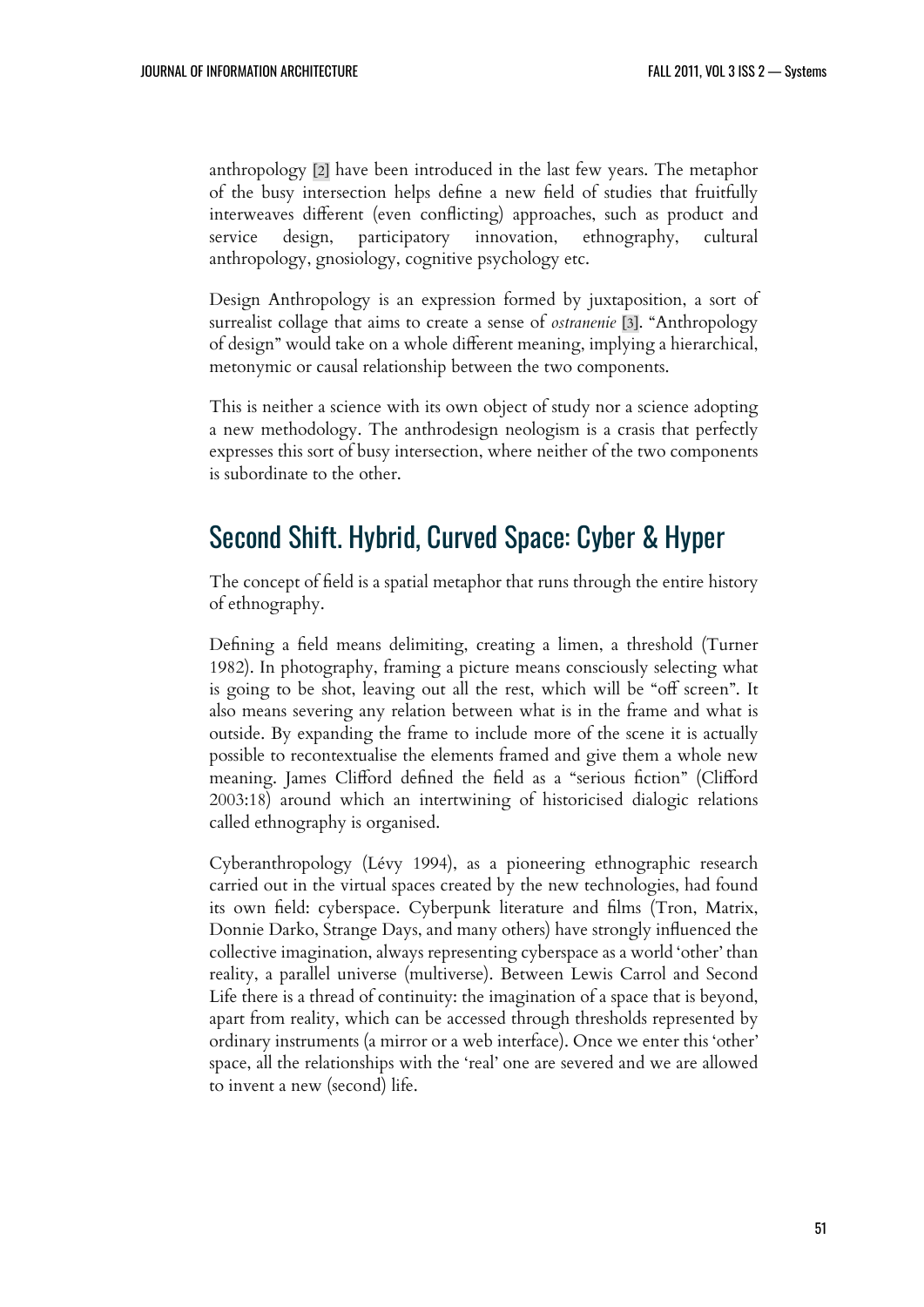This compartmental view of physical and virtual spaces has now lost any reason for being. The 'middle earth' between the real world and what was supposed to be the cyberspace has broadened out of proportion, making the opposite poles meet and blur in a sort of augmented reality, enhanced and hybridised by technology: a hypereality. "Cyberspace is not a place you go to but rather a layer tightly integrated into the world around us" (Institute For The Future 2008).

## Third Shift. Beyond the Medium: Cross Media and Web as an Ecosystem

Until a few years ago the prevailing metaphor for indicating the main task of world web workers was the shift, intended as displacement, meaning the creation of devices and applications for transferring the world to the web. Institutions, companies, media: the challenge was to make everything available on a browser, in a 24/7 self-service perspective.

Emerging nanotechnologies able to make computers invisible (Norman 1998) seem to have confirmed the ubiquitous computing (Weiser 1991) visionary theories, questioning the media convergence model (Jenkins 2008) in favour of an environment where information is embedded in objects (mindful body, mindful artefacts) and distributed throughout a variety of media (cross media), each with specific, original, complementary or even opposing contents (Giovagnoli 2009:63). The Web was erroneously regarded as an instrument among others, a medium, so that it was enough to just move one's activity from one medium to the other.

The Web is not a medium, though. It is an ecosystem, an immersive environment made up of dialogic relationships, proper conversations (Locke et al 2000) occurring between people, brands, companies, institutions, groups, avatars, bots, and a number of other players, who negotiate fluctuating identities and cultures, and establish transient, fragmentary connections.

The continuous dialogue and exchange of roles between authors and users produce the hyperauthors of new narratives (Giovagnoli 2009), which populate, enhance or reinvent our imagination: "The work of consumption is as fully social as it is symbolic, no less work for involving the discipline of imagination" (Appadurai 1996:82-83).

The Web has definitely come out of desktop computers to become a system of social, symbolic, economic, and media relations, so much so as to be the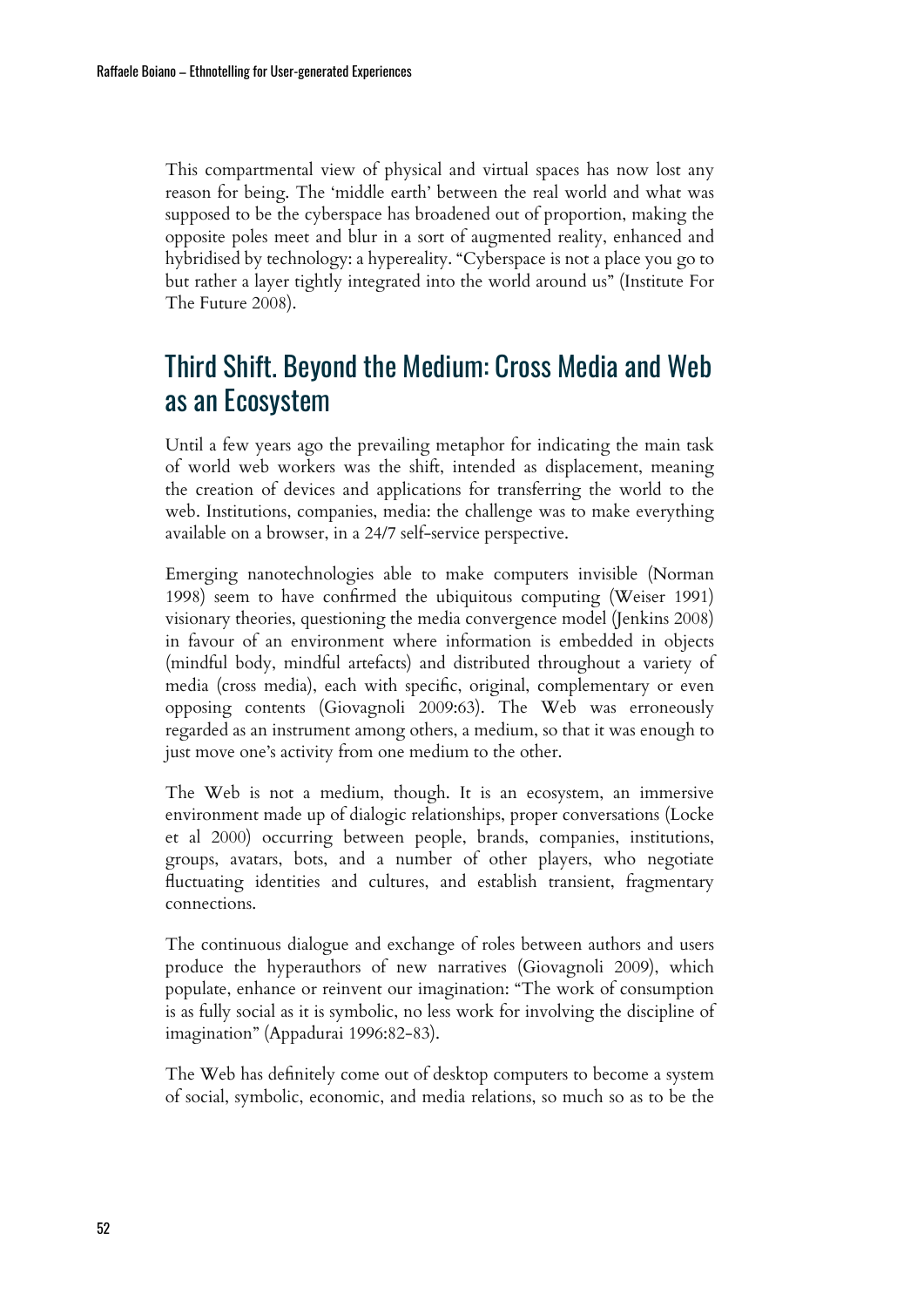emblem of Bateson's "pattern that connects", a ubiquitous ecology (Resmini & Rosati 2009).

## Anthropology and Ethnography

Cultural anthropology [\[4\]](#page--1-3) is characterised by a non-standard, idiographic approach, its analysis being aimed at the hermeneutical understanding of the contexts in which phenomena are embedded.

Initially exclusively based on the comparative study of cultures, anthropology has developed in many directions. In the last two centuries, anthropology studies have adopted a wide range of research techniques. This toolbox constitutes its greatest resource, and is made up of different instruments, each with specific applications:

- Reactive observations: monitoring people's behaviour while consciously exerting an influence on the subjects under scrutiny;
- Non-reactive observations: monitoring people's behaviour without intentionally influencing the subjects under scrutiny by means of verbal or behavioural solicitations, or manipulative interventions;
- Immersions: getting inside the natural environment of people's everyday life, monitoring what they do, how they interact, what kinds of objects they use, etc.;
- Hermeneutic, narrative, and in-depth interviews: trying to elicit the interviewee's personal view of the world;
- Artefact analysis: interpreting the objects (both textual and nontextual) used and produced by the people we intend to study;
- **•** Performance: using performances and games to create the context of interaction;
- Self-documentation: providing participants with instruments that allow them to create their own self-representation, or asking them to keep a diary and take note of their daily experiences.

This non-exhaustive inventory has been, and is being, constantly updated thanks to ground-breaking studies able to combine existing techniques or develop new ones, as in the case of participant observation, which was successfully introduced by a leading figure such as Bronislaw Malinowski.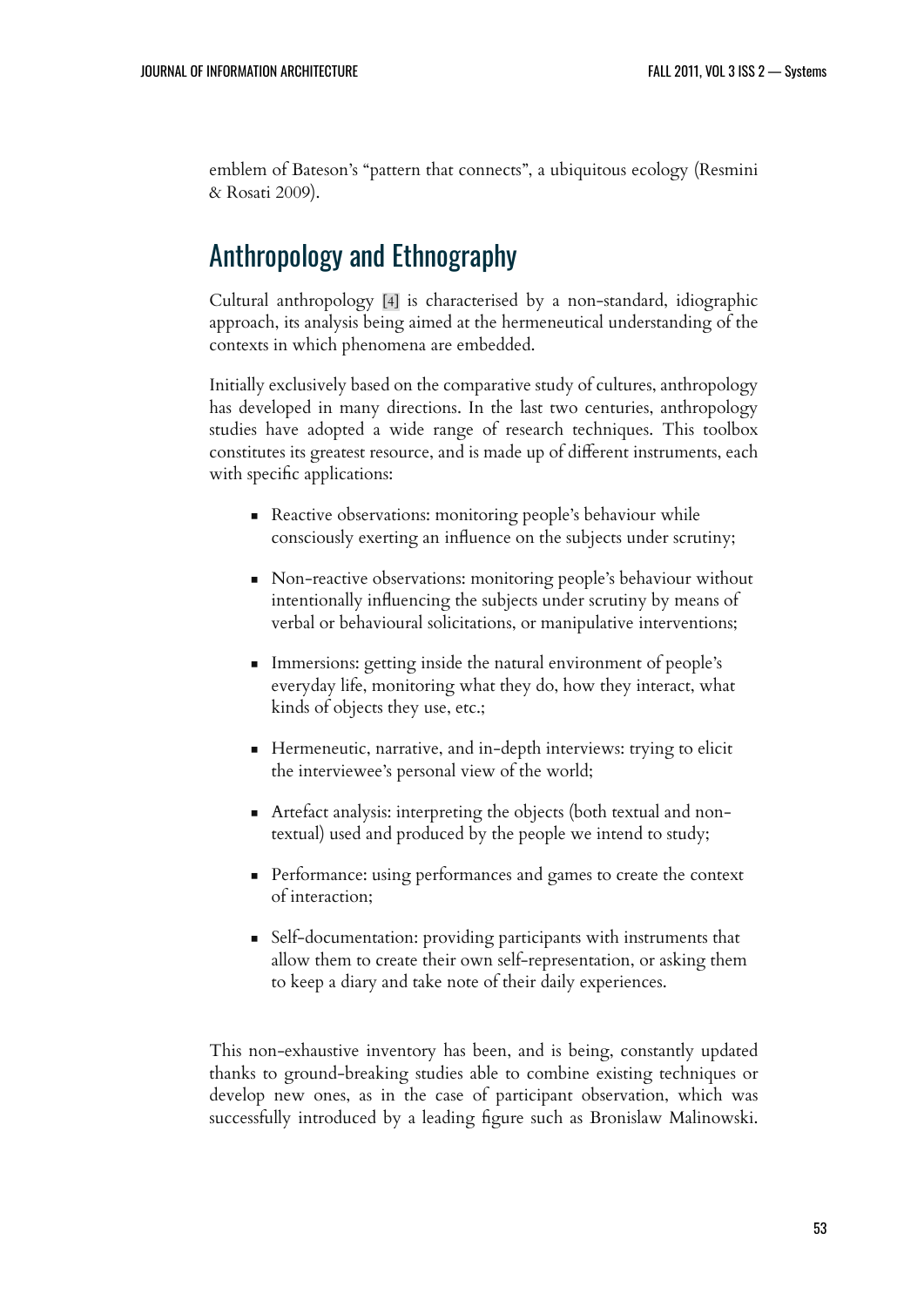The very concept of "participant observation" is quite an oxymoron based on a combination of techniques, such as immersion, observation and in-dept interview, carefully crafted by the researcher (the ethnographer), traditionally an experienced academic.

Between the 130s and the 170s, the idea of anthropological research as an intensive practice in a defined field progressively established itself internationally, becoming the only reliable source of information on exotic populations as well as a scientific means of cultural representation for academics. After Malinowski, there was an increasing confusion between anthropology, intended as a variety of approaches to the study of culture, and ethnography, meaning the process (i.e. the immersive and prolonged research experience) and the final outcome (namely, the academic monograph) of an intensive research work in the field (fieldwork).

The break-up and redistribution of colonial power in the decades after 1950 revealed the asymmetric nature of this idea of fieldwork, where the academic researcher from a western country was regarded as the only legitimate source of anthropological knowledge on other cultures. The intensive research experience in the field, a real rite of passage in the researcher's career, therefore implied a power relationship where subject and object of observation were clearly separate. The researcher's authority was scientifically validated by the assumption that it was possible to have a truthful cultural portrait based on a unique, one-off experience.

In the same way, the current breaking down of authorship and of the distinction between producer and consumer, the difficulty of identifying a defined field where digital experiences occur, and the belonging to a shared dialogic ecosystem, are processes that increasingly reveal the limits of the traditional concepts of culture and field. The anthropological approach has a new opportunity for renewing itself by adopting an ethnographic practice based on reciprocity and on a variety of viewpoints. In this perspective, in order to deconstruct the colonialist paradigm of the ethnographic authority, it is necessary to have an in-depth understanding of the classical ethnographic research methods, namely observation and interview, pointing out their strengths and limits.

## **Observation**

Direct observation is commonly considered as a guarantee of objectivity, as expressions like "I saw you with my eyes" and "I don't believe if I don't see" suggest. Well before the scientific method and the observation techniques were formalised, in 1633 the Catholic Church accused Galileo of using an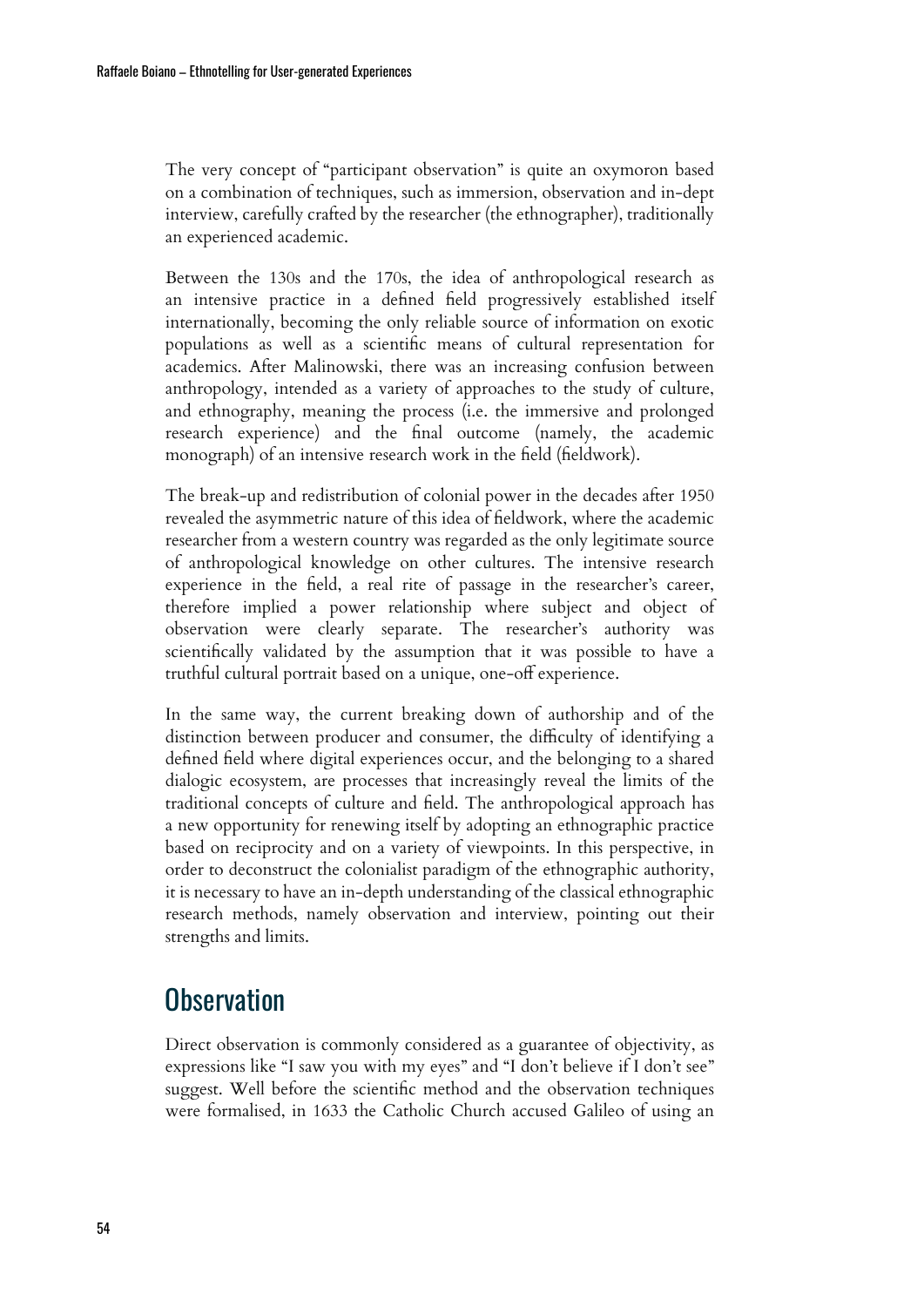improper object: the telescope. This means of intermediation between the eye and reality was regarded as a foreign body, a deceptive device, because only the naked-eye view was accepted as trustworthy.

During the 1th and 20th centuries, this cultural-scientific paradigm was progressively undermined. First, Empiro-Criticism (Poincaré, Mach) questioned the positivist separation between theory and observation, then the studies on the constituents of matter (atoms) and on the discrete units of energy (quantum theory) opened the way for Heisenberg's uncertainty principle (127). All these studies drew on a common gnosiological basis: empirical observation, the very perception of reality, does not provide an objective picture, but is biased by the researcher's reference theory, which means that observation is not a neutral or truthful research instrument.

The observer's stock of knowledge, made up of beliefs, concepts and theories, plays a fundamental role in influencing his/her perception. According to American philosopher Norwood Russell Hanson, the perception of an ordinary object, of our daily life, is only made possible by our preconceptions. Going back to the motion of the Earth, we can say that Aristotle, Brahe, Kepler and Galileo were subject to the same sensory stimulus, but saw different things. Observation is therefore a theory-laden process (Hanson 1958:1), an interpretative experience shaped by prior knowledge. This awareness undermines all the certainties of the early 20thcentury ethnography, based on Bronislaw's and Malinowski's assumption: "It may be given to us for a moment to enter into the soul of a savage and through his eyes to look at the outer world and feel ourselves what it must feel to him to be himself" (Malinowski 1922/2003:407).

Provided that this is possible, taking on the point of view of the other is not, however, a guarantee of objectivity.

#### **Interview**

In the anthropological tradition, dialogue with interlocutors has always played a crucial role in fieldwork research: ethnographic notes are often accompanied by reports of interviews, transcriptions, and comments on the answers provided by the informant, i.e. the privileged interlocutor [\[5\]](#page--1-4).

The aim of the interview is to "access the perspective of the person being interviewed, capturing detailed information about the individual's thoughts, perceptions, feelings, and motives" (Corbetta 2003:6-70). An interview is different from a normal conversation because it is explicitly asked for by the interviewer, addressed to a conspicuous number of non-randomly selected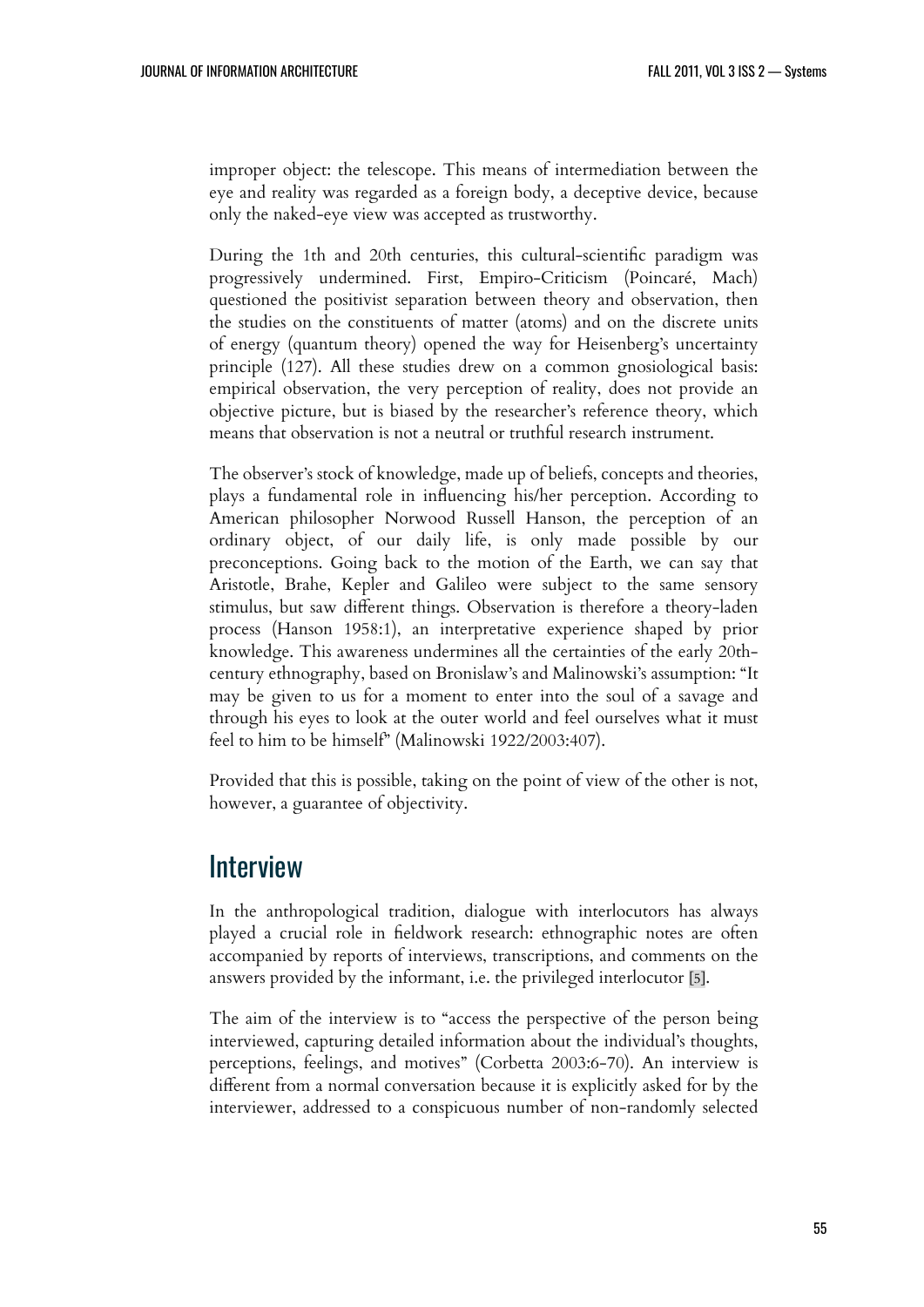individuals, and related to a specific research goal. Besides, contrary to what happens in a normal conversation, speakers do not take turns spontaneously. As Corbetta suggests, this is more like a "guided conversation, where the interviewer sets the agenda for the interview, and makes sure that it serves the interviewer's research purposes" (2003:71).

It is possible to distinguish between various types of interview, depending on the degree of freedom given to interviewee and interviewer, and on the symmetry and depth of their relationship. In interviews conducted using a structured questionnaire, the information gathered is organised into a data matrix, and interviews are characterised by a high degree of standardisation and directivity [\[6\]](#page--1-5). In an "in-depth" [\[7\]](#page--1-6) or "non-directive" interview, instead, the interviewer only introduces a topic, leaving the interviewee free to develop it as it suits him/her best.

Even in this semi-structured form of interview, aimed at collecting texts rather than statistics, there is an asymmetrical power relationship between the two interlocutors: the interviewer is always the one who sets the goals of interaction and defines the questions to be asked in order to achieve the preestablished research objectives; the interviewee can only answer, as honestly as possible.

Asymmetry is partly balanced in another particular form of interview, the narrative interview (Poggio 2004), which aims at eliciting stories of selflived experiences. While telling a story, depending on the context, the interviewee is free to choose the information to be retrieved from his or her memory storage, and to decide what aspects to highlight and what parts to leave out: "talking about oneself to another means getting out of oneself, consciously building a coherent narrative, rationalising and taking the distance, so as to produce a narrative that takes account of the past, comes to term with memory, and mixes truth, lived experience, learning, and imagination" (Bichi 2002:27). In a narrative interview, even if the one who tells the story is the interviewee, the interviewer still maintains a crucial role, actively intervening in the storytelling process, prompting the interviewee to clarify some aspects or drop others. The final story will be a mutual construction of meaning. Telling one's experience is a mutual process that we often perform in our daily social interactions.

## **Ethnotelling**

Ethnotelling is a crasis of ethnography and storytelling, and refers to a proposal: starting from the ethnographic practice, leaving out the objectivist assumptions of observation and the asymmetry implied in the interviewer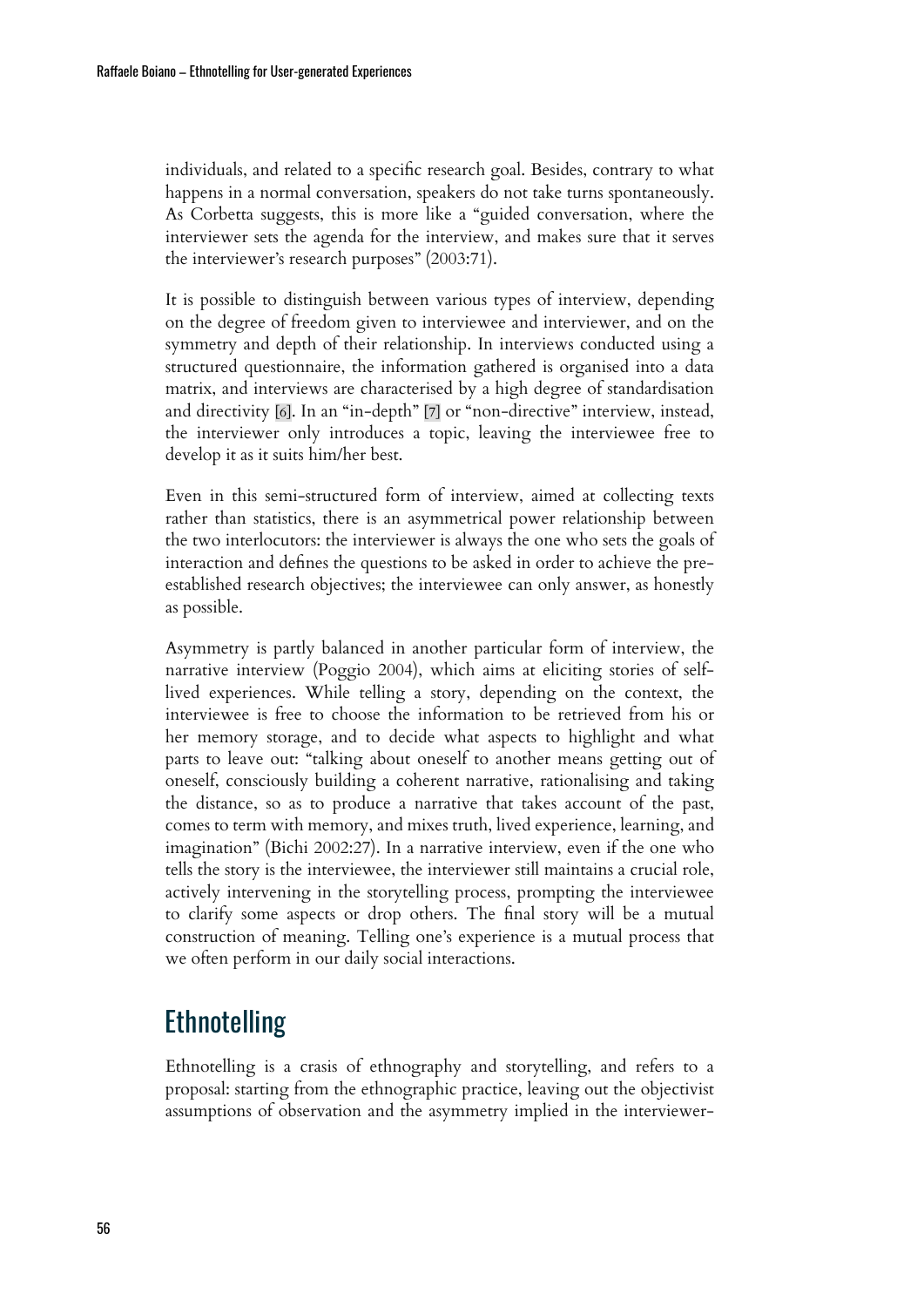interviewee relationship, and using storytelling to develop a dialectical combination of experience and interpretation based on reciprocity.

A story is much more than a sum of statements. It is a relation. "A story is more than just a transfer of information. It's an active mechanism for communicating events, communicating contextual information, and for developing connections between people" (Quesenbery & Brooks 2010:1). Ethnography and storytelling share this intrinsically social character: ethnographic practice is a situated dialogue, an exchange between the other and me as ever-changing identities. Ethnography as a textual strategy is the meta-narrative of this dialogue, of the relationships established in the fieldwork, but the written text is just a poor objectification of this process.

Ethnotelling is an attempt to overcome such objectification, which has traditionally been presented as "the only logical order by which it is possible to account for the ethnographic experience" (Canevacci in Forero Angel & Simeone 2010:18).

In the last few years, many studies have focused on narratives, drawing on a variety of methodological approaches depending on the specific research objectives and the researchers' personal attitudes. The following narratives are related to four studies carried out in different contexts and research fields, and represent four original ways to use storytelling at different stages of the research process. They belong, as of right, to the researcher's toolbox, which is often enriched with ad hoc innovations that may not be regarded as methodological tools able to exhaustively convey the ethnographic fieldwork, but nevertheless have the merit to highlight the heuristic power of storytelling.

### Stories as a Shared Space

#### *Talking About Machines*

*Julian Orr was an anthropology student with a great sense of curiosity, but poor follow-up. In 1966 he left college and joined the army. During military service he started repairing electrical appliances, and continued to do so even after being discharged from the army, when he decided to start studying again. In 17 his research project in Afghanistan was postponed to a date to be fixed due to the political circumstances of the time. Thus Orr went back to his full-time job as a technician at Xerox's Palo Alto Research Center (PARC). There he came up with this idea: studying what photocopier technicians actually did, not what they were assumed to do.*

*Xerox Corporation provided technicians with very detailed diagnostic and repair manuals. For the company, it was an ordinary, prescriptive process. Customers*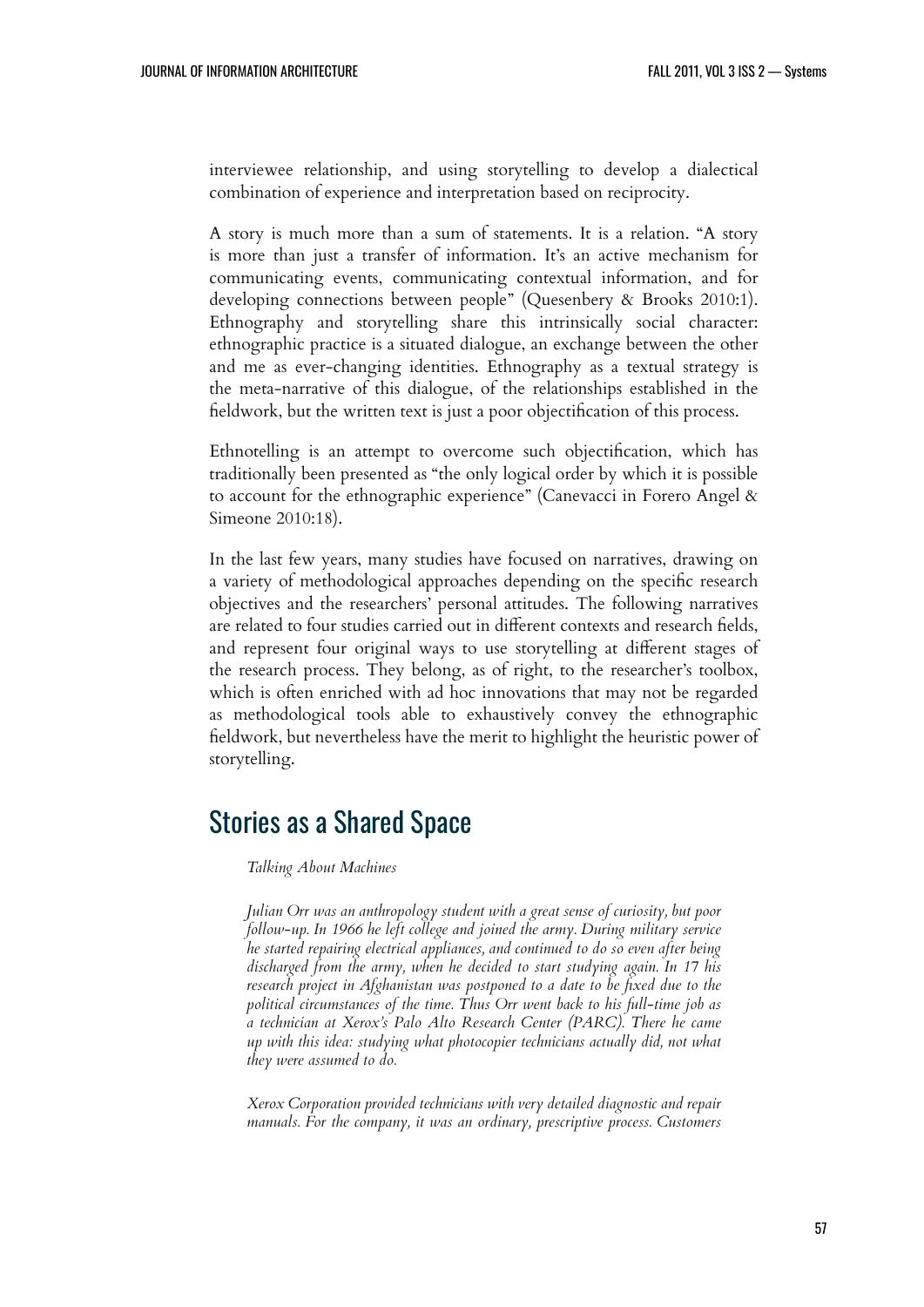*having difficulty called the Customer Service Centre. The Centre, in turn, notified a technician. He or she then went to the customer's site. With the help of error codes, which reported the machine's state, and documentation, the technician diagnosed the problem and followed instructions for fixing it.*

*Being a technician himself, Orr realised that the daily practice of a photocopier technician was made up of creative choices, continuous improvisations, within a triangular relationship between customers, technical manuals and machines. In his "ethnography of work", he found out that, even among machines of the same models, photocopiers may differ in their performance from one another. Each machine was a single case, a story of its own. Although the documentation gave technicians a map, the critical question for them was what to do when they fell off the map. It was simple: they took a break and had lunch together.*

*Orr found out that a lunch with co-workers could be worth hours of training. While having their meal, technicians mainly talked about work. They offered problem-solving tips, gave advice, and discussed the most frustrating problems. The informal occasions when technicians gathered were in fact a fundamental moment for them to share their work practices through narratives. Without them even knowing it, they exchanged tacit knowledge through fun stories about failures and mistakes.*

The main result of Orr's ethnographic study was to point out the intrinsically social nature of the learning process. A community of practice develops a collective pool of knowledge that any member can draw upon. That pool transcends any individual member's knowledge and is made up of intertwining stories of self-lived experiences that mix together until they lose any personal character. The whole set of individual narratives turns into a social space where knowledge can be exchanged: stories are a shared space.

### Stories as Field Data

#### *Mobile Essentials*

*Jan Chipchase is a researcher who travels the world to study human behaviour patterns, gathering insights that he turns into innovative solutions for business products. He is exactly the kind of guy who already knows what we carry in our backpacks or what is stored in our freezers.*

*One of his most famous studies is Mobile Essentials (2005), a cross-cultural field study of what people take with them when they leave home. It starts from a few simple questions: what do we take with us every day? What do we actually use? Chipchase observed and interviewed dozens of people living in different countries, and found out that the conscious or subconscious selection process is influenced by functional, spiritual and emotional factors. Considering home as a membrane between outside (where we take things with us) and inside, the author introduces the notion of "centre of gravity", that is the place, in our home, where we are expected to keep the core items to be carried out. People's carrying*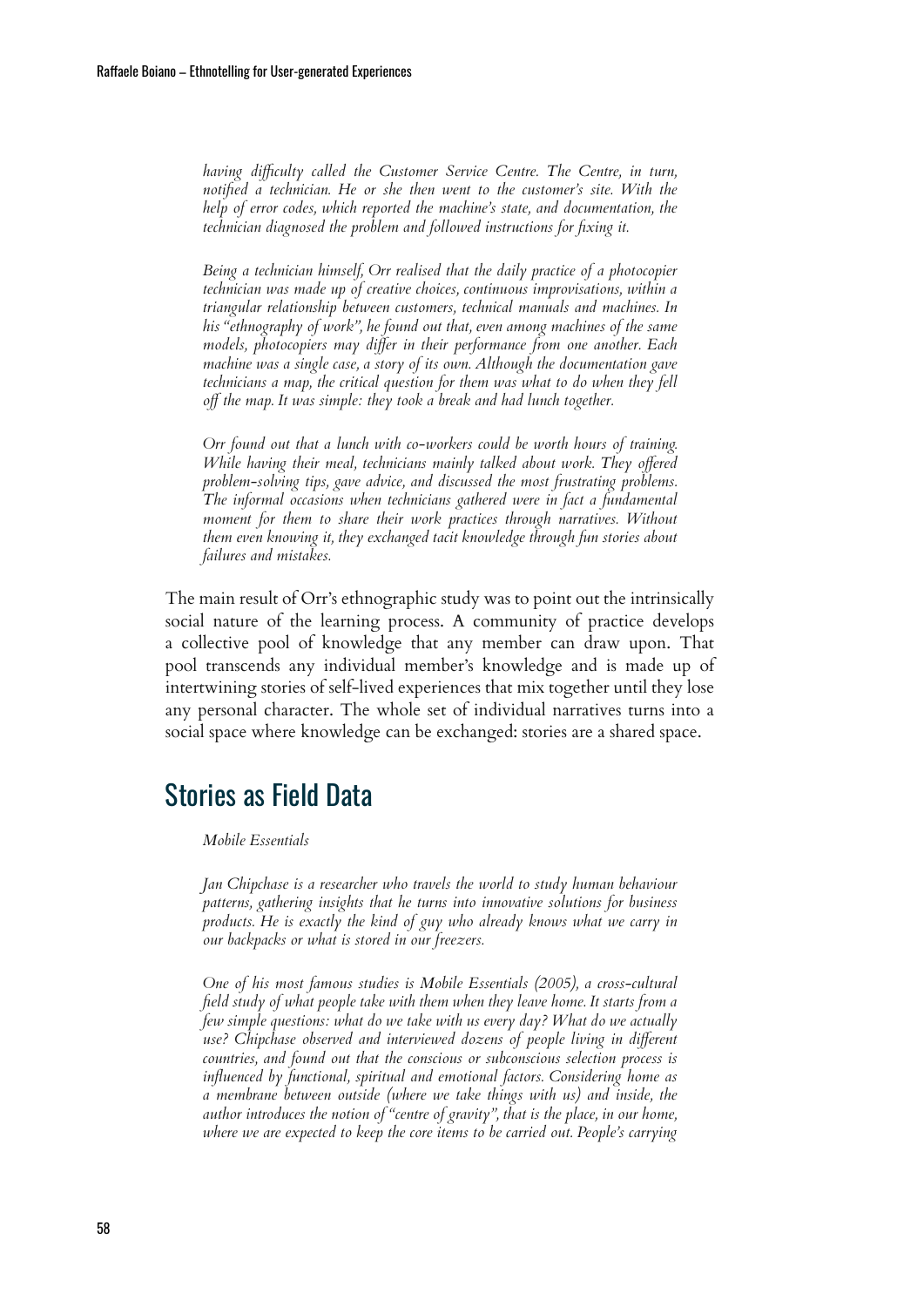*behaviour crosses the borders between outside and inside the home space.*

*Therefore, to study behaviour patterns, it is not enough to observe people outside their homes. We need to study their domestic space.*

Through observation and interviews, Chipchase collected a series of stories so as to compare them and highlight common traits and differences in order to introduce new uses or facilitate non-conventional uses for technologies or products [\[8\]](#page--1-7). A corpus of stories is a very rich dataset that lends itself to complex statistical and textual analyses.

#### Stories as Tools

#### *Telling stories*

*Alberto Marradi is a social research methodologist. At the beginning of the 1980s, in a study of civic culture, he introduced storytelling as a methodological tool for studying values, meaning those general ideas or concepts that we use as evaluation criteria for choices and behaviours. As Marradi (2005) argues, storytelling is a traditional means of transmitting values and justifying norms. The parables of the Bible are narratives. In the last few years, narratives have also started playing a central role in human sciences.*

*The idea is that storytelling allows the interviewer to avoid the lack of spontaneity implied by straightforward questions, and triggers a projective identification process that leads the interviewee to make a stand on a given subject in a less controlled way. Moreover, narratives allow the researcher* to collect relevant background information: "Through detailed narratives â<sup>e"</sup> *Marradi (1996) points out*  $\hat{a} \in \hat{a}$  *it is possible to elicit a great deal of tacit knowledge". Narratives are generally inspired by real episodes or designed to look like real.*

*It is necessary to explicit a great number of details, which serve as anchor points and allow the interviewee to focus on relevant information. After telling the core episode of the narrative, the interviewer generally asks a short question about what the protagonist of the story will or would do in that circumstance: this makes it possible, in some cases, to trigger a "projective mechanism" in the interviewee, and elicit more honest, less mediated, answers. In over thirty years of research, Marradi and a large team of researchers have crafted stories related to a wide range of values, such as: normativism; particularism vs. universalism; responsibility vs. dependence; passivity vs. activity; authoritarianism vs. tolerance; traditionalism vs. secularisation. Recently, Mariotti (2010) has used stories to investigate the concept of democracy in the MPs from Berlusconi's Forza Italia party.*

The stories proposed by Marradi are based on real events. Starting from narratives collected through techniques such as narrative interviews, or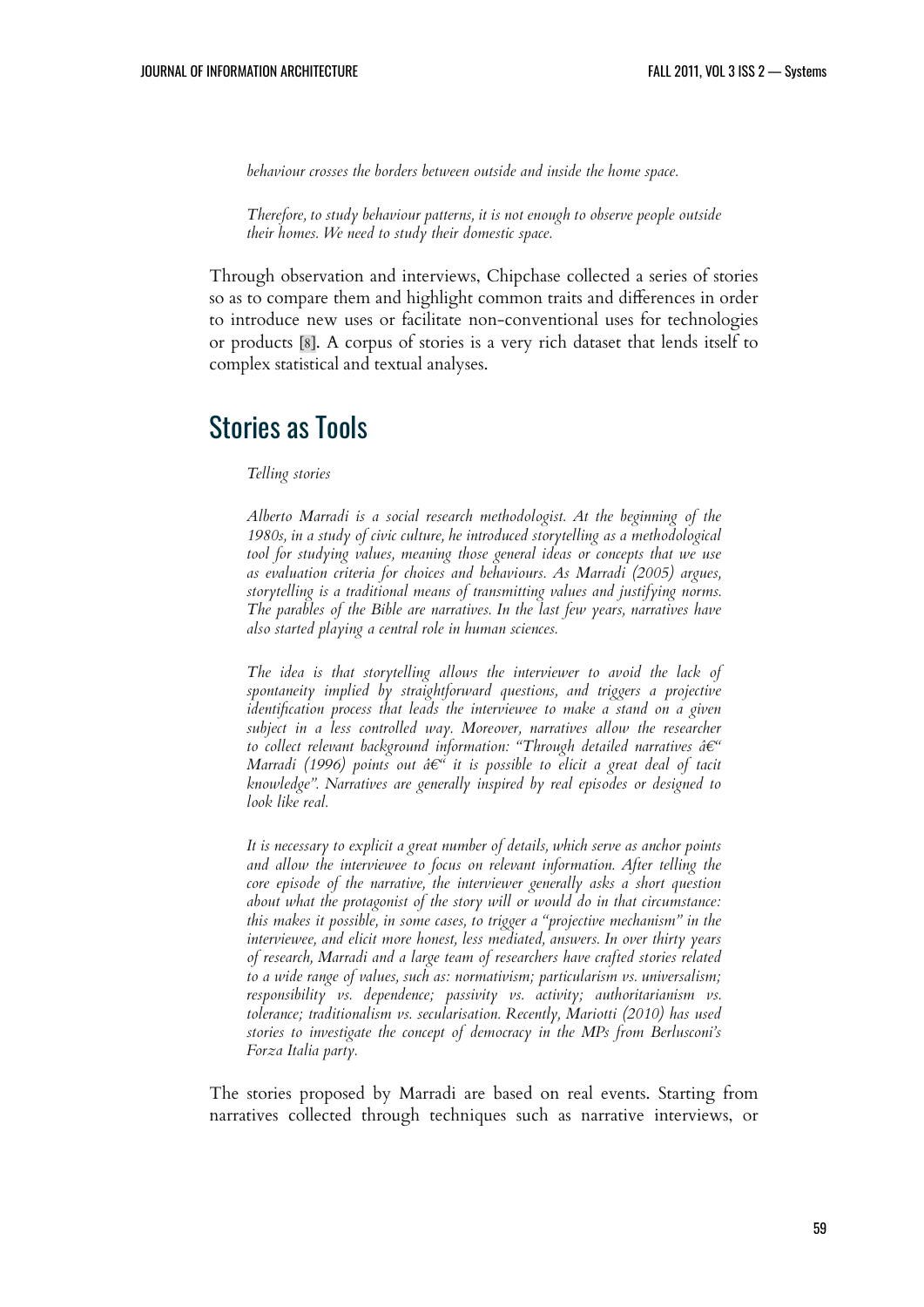similarly to Chipchase's study, it is possible to identify "ideal stories" [\[9\]](#page--1-8) to be submitted to a more or less numerous sample of individuals, depending on the research objectives. One of the advantages in adopting such a tool is the possibility to combine the richness of narratives with a more structured and standardised analysis, which makes it possible to extend it to larger samples and carry out a matrix-based data.

### Stories as Textual Strategies

*Learning Each Other's Historical Narrative*

*Al-Nakba is a term that many people are not familiar with. Literally, it means "catastrophe" and is used by Arabs, Palestinians in particular, to indicate the exodus from their territory started on May 15, 1948, with the end of the British protectorate, when 700,000 people were forced to leave their homes and live in refugee camps. Every year, Palestinians commemorate this event, but in February 2010, the Knesset, Israel's Parliament, enacted a law [\[10\]](#page--1-9) denying the Palestinians the right to mourn the loss of their homeland on May 15, because for Israelis that was a feast day: the Independence Day.*

*Previously [\[11\]](#page--1-10), Israeli Minister of Education had recalled all copies of a textbook addressed to Arab students with the accusation of misrepresenting the history of the foundation of the State of Israel.*

*The multi-year project by Sami Adwan and Dan Bar-On, two Professors and co-directors of the Peace Research Institute in the Middle East (PRIME), fits in with this context. Sami was Palestinian and Dan Israeli. Both started from a common observation: schoolchildren studying history in times of war or conflict learn only one side of the story*  $d\epsilon^u$  *their own*  $d\epsilon^u$  *which is, of course, considered to be the "right" one. In order to challenge this form of contemporary ethnocentrism based on monolithic, one-sided narratives, the authors took on the project of developing a textbook written by both parties, a dual narrative where the ones could tell the others their side of the story. The purpose was not to present historical events neutrally or impartially, but to mix together the two macro-stories, so as to create a textbook where to discuss history, not just learn it.*

*The initial project involved 12 history teachers, 6 Israelis and 6 Palestinians, as researchers in the field: the school. Teachers were trained to collect pupils' narratives and turn them into a collective book. From 2003 up today, two textbooks have been published, with narratives on different historical events occurred between 100 and 2000. A forthcoming third book will focus on the second Intifada, from 2000 to 2010. Each book was designed so that on each page, in between the Palestinian and Israeli narratives, there is space for developing a third narrative, a sort of bridge created by the readers' personal narratives. These textbooks have not been approved by Israeli Minister of Education.*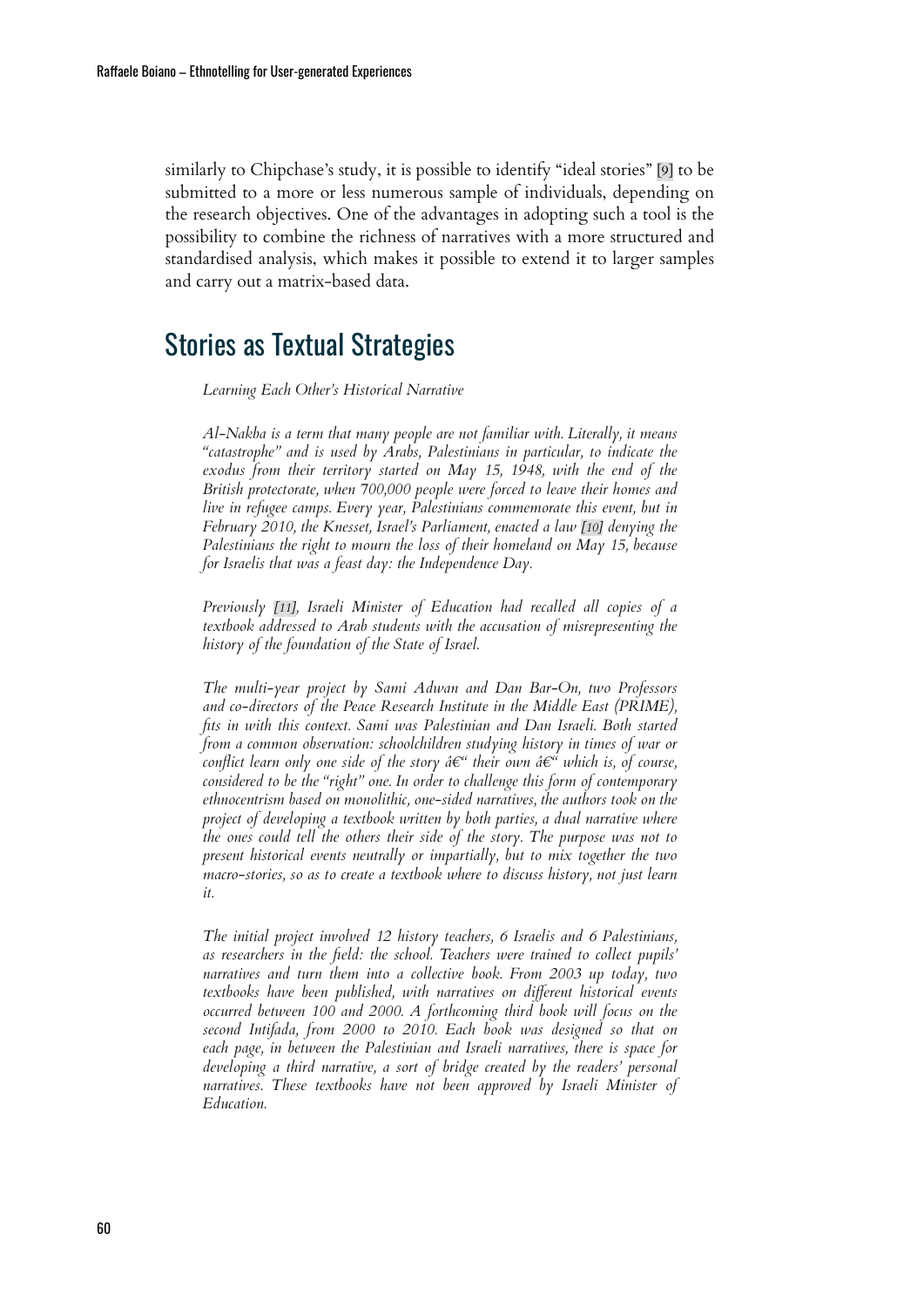The mutual exchange of narratives says who we are, what we have around. Telling one's story, or having it told by others, is a way to express our identity, to question it. In Palestine, where divisions, wars and walls have always been built upon the sense of belonging to monolithic identities, such mutual exchange of narratives is a way to create the necessary conditions for a possible coexistence based on the mutual acceptance of each other's stories. By featuring stories, instead of "History", the textbook breaks the asymmetry between the narrator's authority and the narrated subjectivity. This asymmetry is further reduced by the white space between the narratives, which invites the reader, i.e. the consumer of the editorial product, to take part in its production process.

#### Ethnotelling and Information Architecture

Ethnotelling is an approach that combines contextual analysis (in-context observation) and user research sessions conducted through individual or group narrative interviews. It is a combination of techniques aimed at establishing reciprocal relationships where the roles of observer/interviewer and observed/interviewee are interchangeable. It is also a diachronic process, because relationships are not limited to a single research session, but become valuable over time and create opportunities for new meetings.

Every information architecture project is the result of a research process aimed at studying the complex mutual dependence between users, contexts, and contents. The structure and vocabulary of a story represent a possible dialogue between one subject and the other, whether they are individuals, companies, institutions, or avatars. This dialogue, as in the design of information architecture, occurs in any case (Rosenfeld & Morville 1998). Designing information architecture means starting from users' needs, from the context of their experiences (i.e. information retrieval or playful surfing). In a user research study, narratives can be used as context/data/tool/product and may turn out to be useful at different stages of an information architecture project. Here follow some examples:

- Stories as a context: apart from providing specific information on the research object, narratives allow the researcher to capture many other aspects of users' lives and perceptions. This whole set of narratives provides a frame within which to interpret the interviewees' statements and the results of the studies carried out to gain new insights.
- Stories as data: the stories recounted by our interlocutors and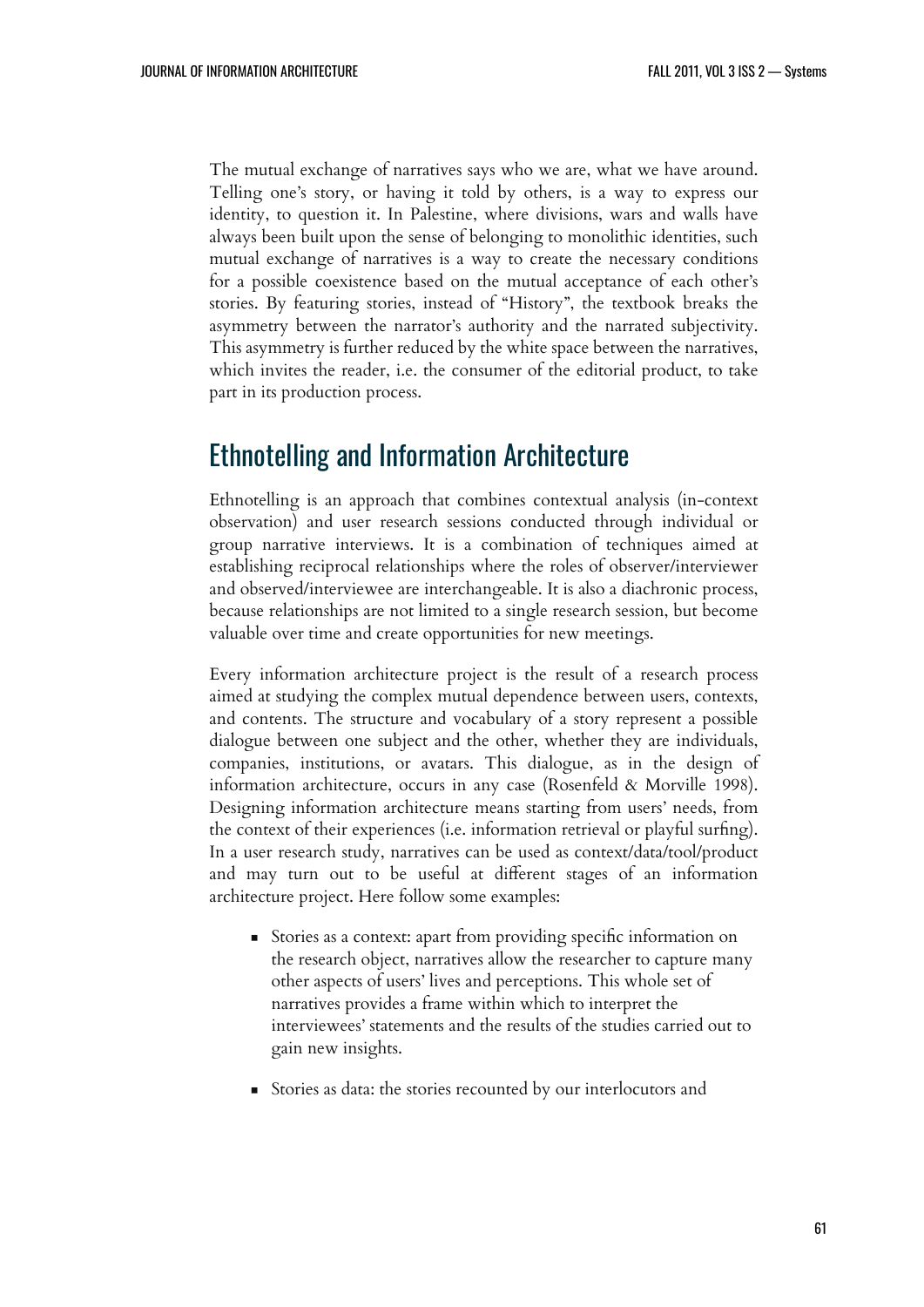collected by a team of information architects are an extraordinary resource to shape personas and scenarios on the basis of the experiences directly reported by users. This corpus of stories can be subjected to a statistical-textual analysis aimed at identifying users' reference vocabulary, which can be very helpful for designing or validating labeling systems.

- Stories as a tool: when running tests with users, it is a common practice to ask them to perform activities, such as finding some content or carrying out a task. The guidelines for these activities are short stories administered to users in order to evaluate the efficacy of searching and browsing systems.
- Stories as a product: one of the recurring activities in the information architects' practice is communicating the value of their job to their team. There are always distrustful stakeholders who need to decide whether they should continue to invest in IA or not. Communicating one's job through stories (case studies, user journeys) is a strategy to involve interlocutors and make presentations and reports more appealing.

## Out-route: Information Architecture and Crossmedia **Experiences**

As authorship is shattered into thousands of fragments, the real is interwoven with the virtual in a hybrid space, technology becomes invisible, and media intertwine across ubiquitous technologies such as the Web  $\hat{a}\in\hat{C}$  we rediscover the meaning of the experiential act. As philosopher Michel Serres argues,

*(l)a sagesse multimillénaire des langues gréco-latines a formé ce mot d'expérience au moyen de deux prépositions: ex, qui signifie le départ, volontaire ou forcé, hors du milieu usuel ou initial, et per, qui décrit le voyage à travers un nouveau monde, tout autre. Ce double mouvement, d'arrachement et d'étrangeté, dans l'errance et la pérégrination, implique des risques physiques, donc de mort et de bannissement social et politique, ce pour quoi le terme d'expérience avoisine celui de péril et y trouve une racine [\[12\]](#page--1-11) (1995:25).*

In the pervasive communication space, in everyware (Greenfield 2006), across the hybrid boundaries of media increasingly intertwined in a sort of crossmedia (Jenkins 2008) or cross-channel continuum (Resmini & Rosati 2011), experience stands out as the only possible trait d'union. Far from being intended as a form of knowledge aimed at reaching some neo-empirical truth, experience is rather a process, a metaphorical journey that allows us to move across borders.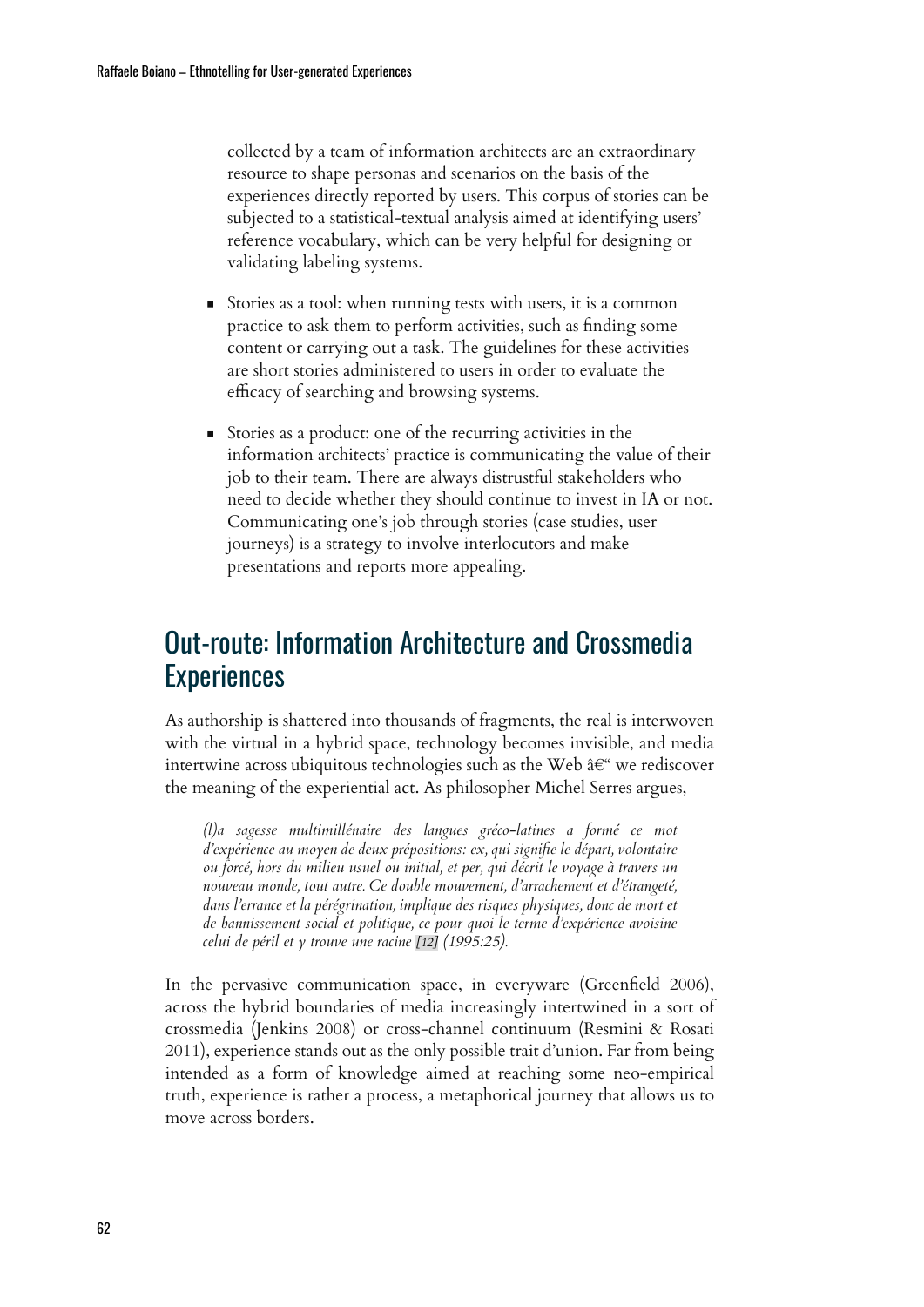Collecting, combining, or creating stories is a way to describe experiences:

*narrative is present in every age, in every place, in every society; it begins with the history of mankind and there nowhere is nor has been a people without narrative. All classes, all human groups, have their narratives, enjoyment of which is very often shared by men with different, even opposing, cultural backgrounds. Caring nothing for the division between good and bad literature, narrative is international, trans-historical, trans-cultural: it is simply there, like life itself (Barthes 1966/1977:7).*

By adopting a narrative form, we make sense of our experiences, trace trajectories and identify thresholds, such as the beginning and the end of a story. Each narrative conveys a point of view, a situated experience, which can be either real or imaginary and intertwine with others. The challenge of information architecture, and of experience design as a whole, is to use such richness to shift the focus from the design of experiences intended as unequivocal paths shaped once and for all, to the collaborative design of environments as open fields of possibilities and meanings, which make it possible to move, cross borders, and go adrift.

#### References

Appadurai, A. (1996) Modernity at Large: Cultural Dimensions of Globalization. U niversity of Minnesota Press.

Barthes, R. (1966) Introduction à l'analyse structurale des récits. In Communication s n.8, EHESS, Paris; 1977. Image-music-text (S. Health Trans.). Hill & Wang.

Bichi, R. (2002) L'intervista biografica. Vita e Pensiero.

Cardano, M. (2003) Tecniche di ricerca qualitativa. Carocci.

Clifford, J. (2003) On The Edges Of Anthropology. Prickly Paradigm Press.

Corbetta, P. (2003) La ricerca sociole: metodologia e tecniche. Il Mulino.

Forero Angel, A. M. and Simeone L. (2010) Oltre la scrittura etnografica, Armando editore.

Gianturco, G. (2004) L'intervista qualitativa. Dal discorso al testo scritto. Guerini.

Giovagnoli, M. (2009) Cross-media. Le nuove narrazioni. Apogeo.

Greenfield, A. (2006) Everyware. New Riders.

Hanson, N. R. (1958) Patterns of Discovery: an Inquiry into the Conceptual Found ations of Science. Cambridge University Press.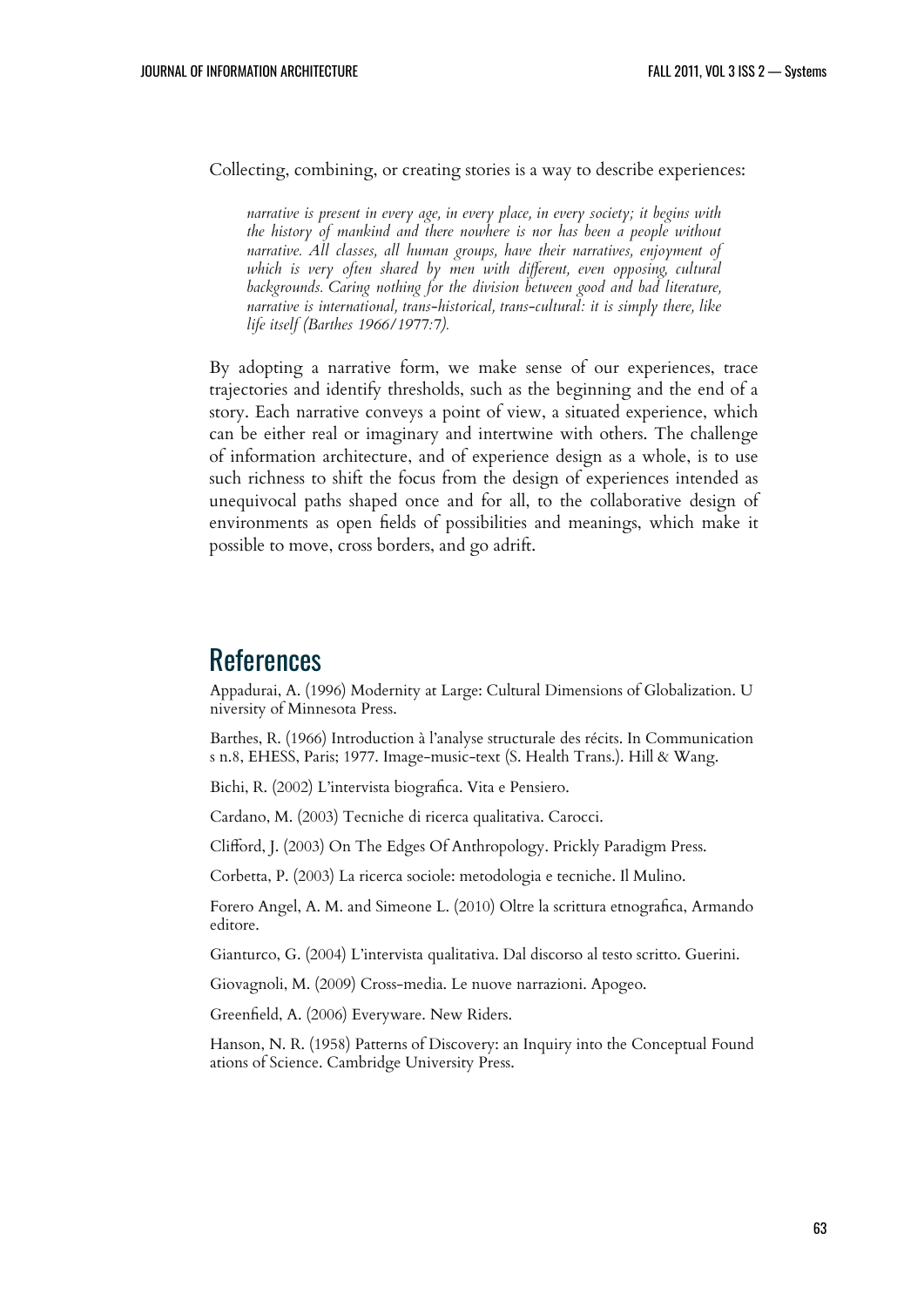Jenkins, H. (2008) Convergence Culture. The MIT Press.

Lévy, P. (1994) L'intelligence collective. Pour une anthropologie du cyberspace. La Découverte.

Lévy, P. (1995) Qu'est-ce que le virtuel? La Découverte.

Locke, C., Weinberger, D., and Levine R. (2000) The Cluetrain Manifesto. Basic B ooks.

Malinowski, B. (1922) Argonauts of the Western Pacific. Routhledge & Keagan Pa ul.

Marradi, A. and Prandstraller G.P. (eds) (1996) L'etica dei ceti emergenti. Franco A ngeli.

Marradi, A. (2005) Raccontar storie. Un nuovo metodo per indagare sui valori. Car occi.

Montesperelli, P. (1998) L'intervista biografica. Franco Angeli.

Norman, D. (1998) The invisible computer. The MIT Press.

Norman, D. (2003) Emotional Design: Why we love (or hate) everyday things. Bas ic Books.

Orr, J. E. (1996) Talking About Machines: an ethnography of a modern job. Cornel l University Press.

Pitrone, M.C. (2009) Sondaggi e interviste. Lo studio dell'opinione pubblica nella ri cerca sociale. Franco Angeli.

Poggio, B. (2004) Mi racconti una storia? Il metodo narrativo nelle scienze sociali. Carocci.

Quesenbery, W. and Brooks K. (2010) Storytelling for user experience. Crafting sto ries for Better Design. Rosenfeld Media.

Resmini, A. and Rosati L. (2009) Information Architecture for Ubiquitous Ecologie s. Proceeding of the ACM MEDES'09 International Conference on Management of Emergent Digital EcoSystems. http://dx.doi.org/10.1145/1643823.164385.

Resmini, A. and Rosati L. (2011) Pervasive Information Architecture: Designing Cr oss-channel User Experiences. Morgan Kauffman.

Rheingold H. (2000) Smart Mobs: the next social revolution. Perseus.

Rosenfeld L. & Morville P. (1998) Information Architecture for the World Wide W eb. O'Reilly.

Salmon C. (2007) Storytelling. La machine a fabriquer des histories et a formater des esprits. La Decouverte.

Serres M. (1995) Eloge de la philosophie en langue fran§aise. Fayard.

Shklovsky, V. (1917) Art as Device in Theory of Prose. Dalkey Archive Press. (11).

Turner V. (1982) From Ritual to Theatre. The Human Seriousness of Play. Perform ing Arts Journal Publications.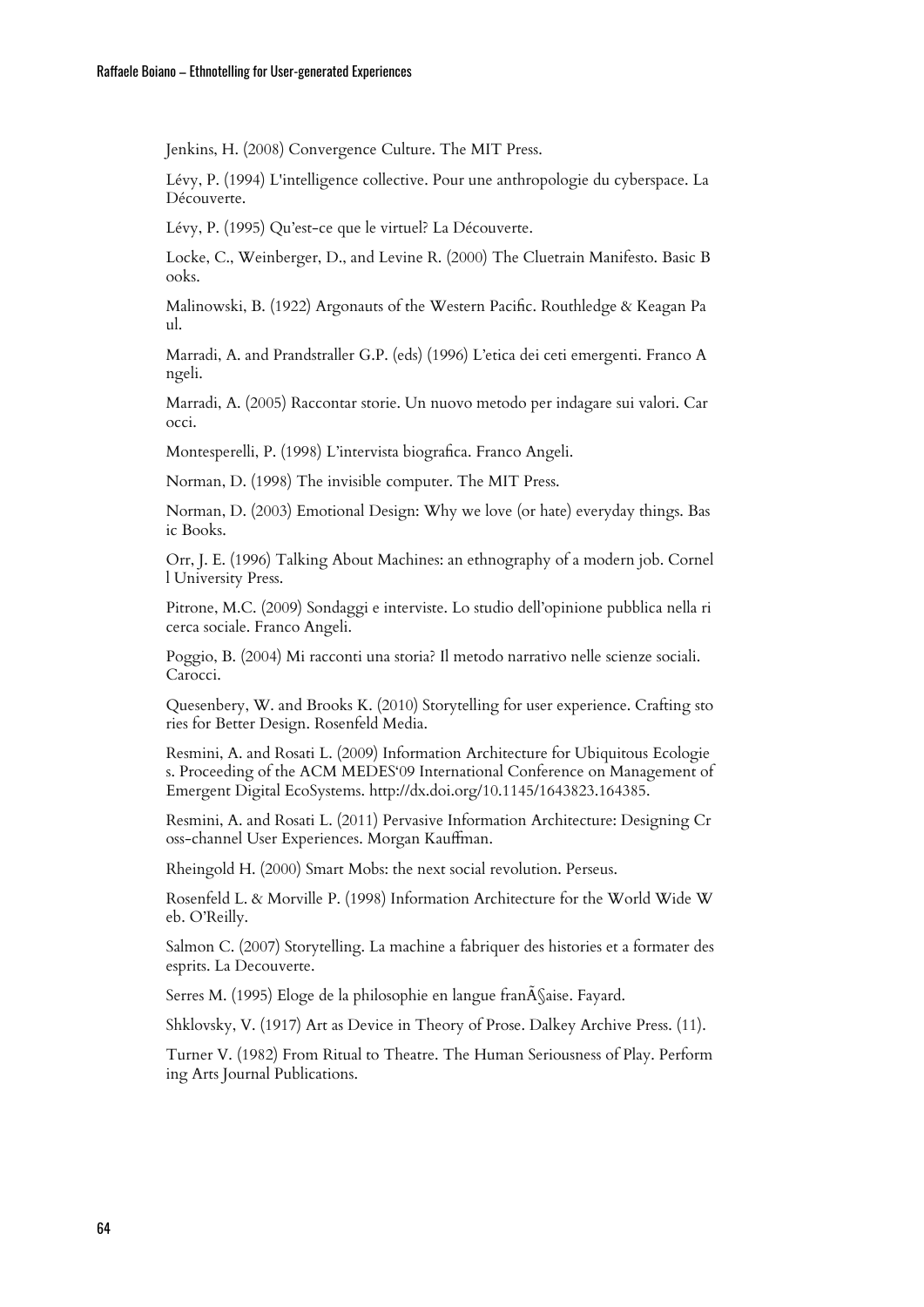Weber M. (1922) Gesammelte Aufsätze zur wissenschaftslehre. Eng. Trans. (201 1). Methodology of Social Sciences: Max Weber, (eds. E.A. Shils, H.A. Finch). Tran saction Publisher.

Weiser, M. (1991) The Computer for the 21st century.

### **Footnotes**

[1]. The massive series of notebooks that Marx wrote in 1857-58 as preparatory studies for Capital was published for the first time in 1939.

[2]. For example at the University of Aberdeen & Southern Denmark, the University of Illinois - Chicago, and at the Kansas State University.

[3]. The term ostranenie was first used by Viktor Shklovsky in his essay "Art as Technique" (1917).

[4]. The concept of culture was brilliantly defined by Weber: "Culture is a finite segment of the meaningless infinity of the world process, a segment on which human beings confer meaning and significance." (Weber 1922)

[5]. Interview is the most used technique to collect information in social sciences: according to Bichi (2002), interviews are used in 0% of the studies. In this regard, back in 1993, Silverman already talked about "interview society".

[6]. Directivity is intended as the possibility for the researcher to define the contents of the interview, with a consequent lack of freedom for the interviewee in deciding the contents of his/her own answers (Bichi 2002). In a structured questionnaire, with pre-coded answers, the degree of directivity is the highest.

[7]. The 'in-depth' label, generally associated to this data collection technique, refers to the aim of collecting information more thoroughly. However, many authors (Cardano 1999; Bichi 2002) criticise this assumption, because "depth" cannot be automatically guaranteed by the use of a specific technique or instead questioned whenever other instruments are used. For this reason, some scholars prefer to use other expressions, such as "qualitative interview" (Corbetta 2003; Gianturco 2004), "discursive interview" (Cardano 1999), or "hermeneutical interview" (Montesperelli 1998).

[8]. In Uganda, the story of "Sente" shows how a mobile phone can be turned into a rudimental ATM machine in rural areas with no communication technologies or bank systems.

[9]. The notion of "ideal stories" is analogous to Weber's "ideal type".

[10]. The reference is to the first version of the law proposed by ultra-orthodox Foreign Minister Avigdor Lieberman, according to which people caught up marking the Nakba could be jailed for up to three years. This version of the law was opposed by all Arab Israelis (one fifth of the population), who, for the first time, were prohibited from expressing a feeling: the grief for what they considered a